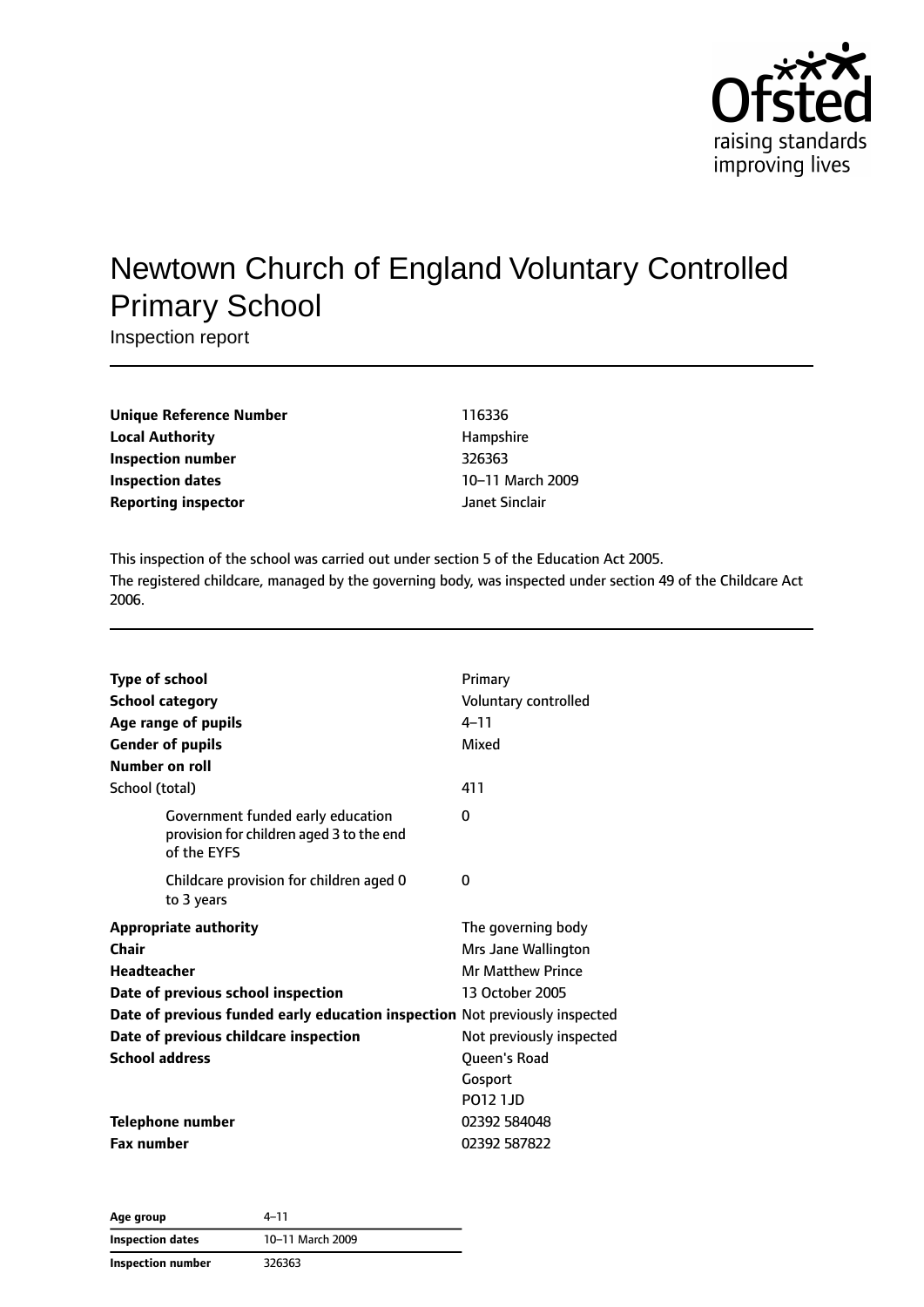© Crown copyright 2009

.

#### Website: www.ofsted.gov.uk

This document may be reproduced in whole or in part for non-commercial educational purposes, provided that the information quoted is reproduced without adaptation and the source and date of publication are stated.

Further copies of this report are obtainable from the school. Under the Education Act 2005, the school must provide a copy of this report free of charge to certain categories of people. A charge not exceeding the full cost of reproduction may be made for any other copies supplied.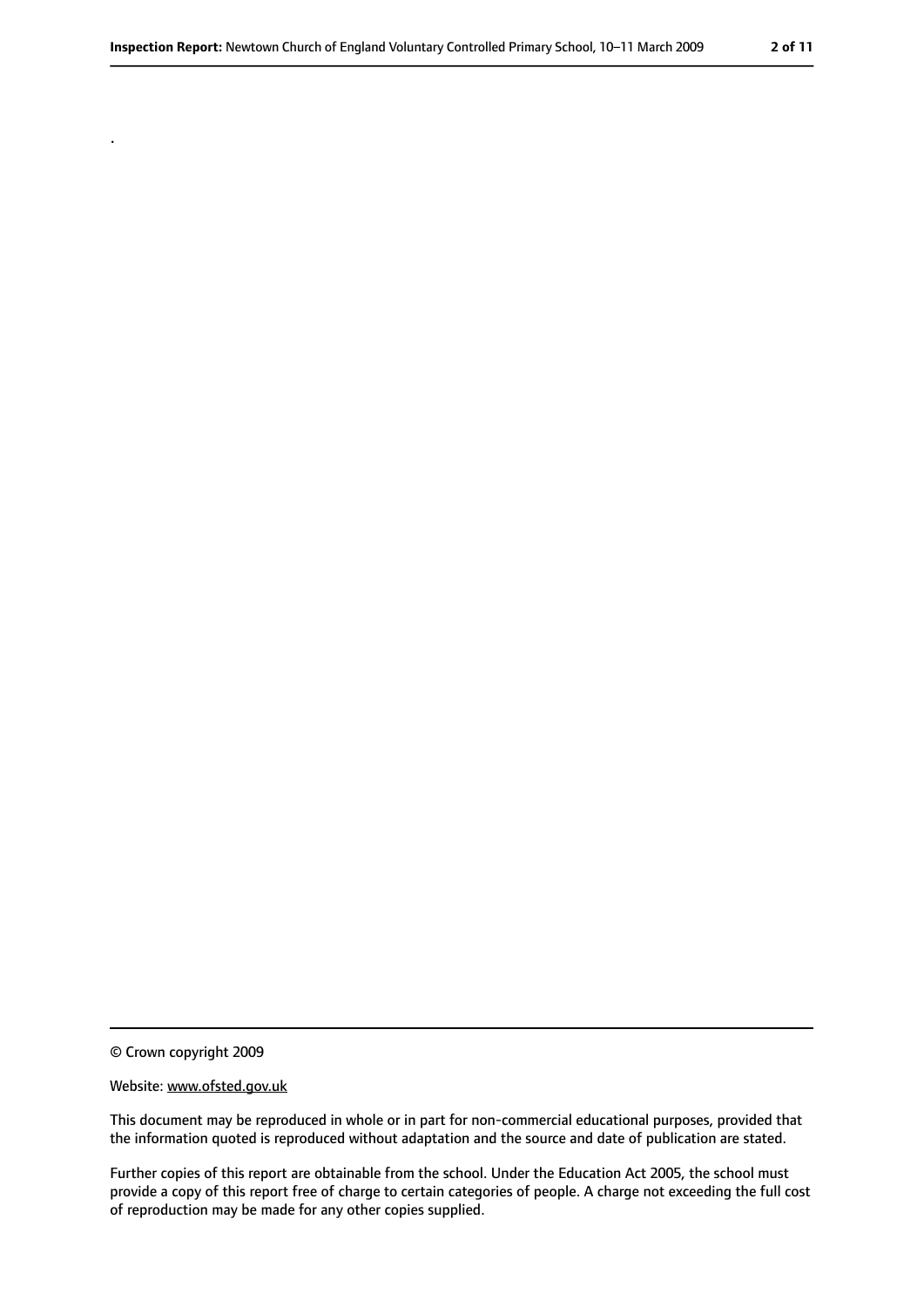# **Introduction**

The inspection was carried out by three Additional Inspectors.

### **Description of the school**

Thislarge school's Early Years Foundation Stage comprisestwo Reception classes. The proportion of pupils with learning difficulties and/or disabilities, including those with a statement of special educational need, is slightly above average. However, the proportion varies significantly between year groups. These pupils' needs include moderate learning and speech and communication difficulties. Pupils are mainly White British. A few pupils are from minority ethnic backgrounds and a small number are at an early stage of learning English as an additional language. There is an onsite breakfast and after school club run by the school. The school has Enhanced Healthy Schools status and Investors in People accreditation.

### **Key for inspection grades**

| Grade 1 | Outstanding  |
|---------|--------------|
| Grade 2 | Good         |
| Grade 3 | Satisfactory |
| Grade 4 | Inadequate   |
|         |              |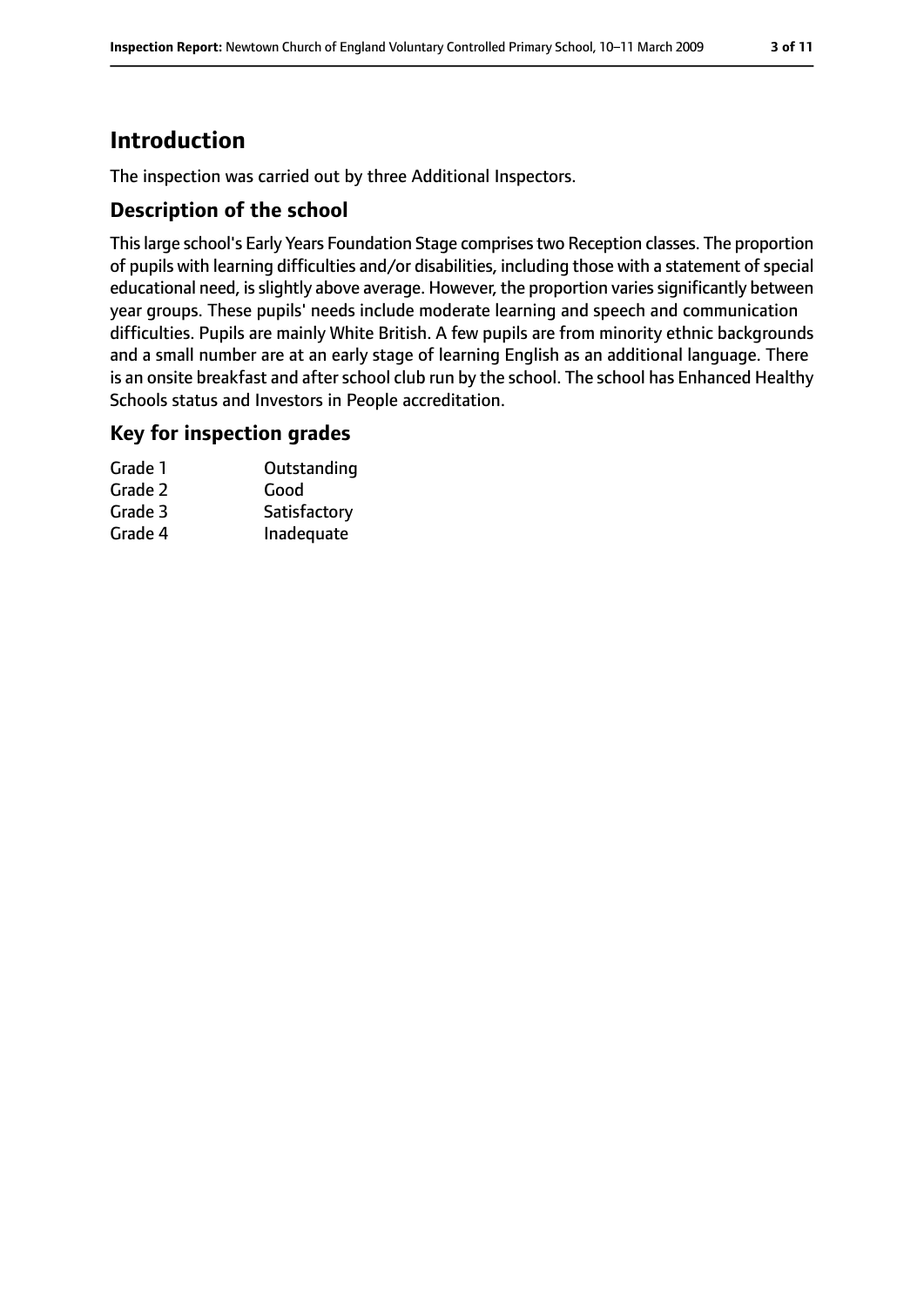# **Overall effectiveness of the school**

#### **Grade: 3**

This is a satisfactory school. However, the headteacher has ensured an excellent ethos where the care of pupils is paramount. As a result, pupils' personal development is outstanding and this is evident in some happy smiling faces and pupils' positive attitudes to learning. Parents are very pleased with what the school provides. As one parent commented, 'There is a great atmosphere in the school. The level of support and friendship is enormous. An extremely professional yet fun learning place'.

Children get off to a good start in the Foundation Stage. They thoroughly enjoy all that is on offer and so fully develop their confidence and independence. They make good progress across the areas of learning so that most meet the goals expected of them on entry to Year 1.

Standards are in line with the national average by the end of Years 2 and 6. Pupils' achievement is broadly satisfactory. Although there has been some unsatisfactory achievement in writing and mathematics at Key Stage 2, the school has worked hard to address this through more effective tracking, the introduction of linking sounds and letters, a new reading scheme and some local authority support for mathematics. These initiatives are showing positive outcomes in terms of pupils' progress. Parents are already noticing its impact in their children's improved reading skills. Teaching is satisfactory. Teachers organise and manage lessons well, and use a range of strategies that engage the interest of pupils. As a result, pupils thoroughly enjoy their lessons, behave very well and work hard. However, some lessons are not challenging enough. Also, pupils do not always have a clear idea of what they are expected to learn because some objectives for learning are insufficiently precise so pupils do not make as much progress as they might. Teaching assistants contribute well to pupils' learning through their effective work with small groups of pupils, particularly those with learning difficulties.

There is a wide range of visits, visitors and special events as well as opportunities for residential visits, which enhance the school's good curriculum and make a positive contribution to pupils' personal development. The school is a hive of activity all day including the very good breakfast and after school clubs, which children thoroughly enjoy and which also provide considerable support for working families. Pupils make an excellent contribution to the community through, for example, making and selling cakes at break time in support of 'Red Nose Day' charities. Pupils thrive within the very supportive atmosphere of the school. Vulnerable pupils are particularly well supported so that they can participate fully in all the school provides. Pupils' progress is now monitored systematically, ensuring that they get effective support if needed. This is helping to accelerate rates of progress. However, not all pupils have individual targets for their learning, and marking is inconsistent, so this limits pupils' involvement in improving their work.

Leadership and management are satisfactory overall. There is a detailed school improvement plan and regular monitoring of teaching and learning. Monitoring is not sufficiently rigorous to ensure good improvement in academic achievement or teaching quality. However, there is a good commitment to improvement by all staff and particularly the headteacher and his new deputy headteacher, as seen in the determined way they have tackled the underachievement. The school has a satisfactory capacity to improve further.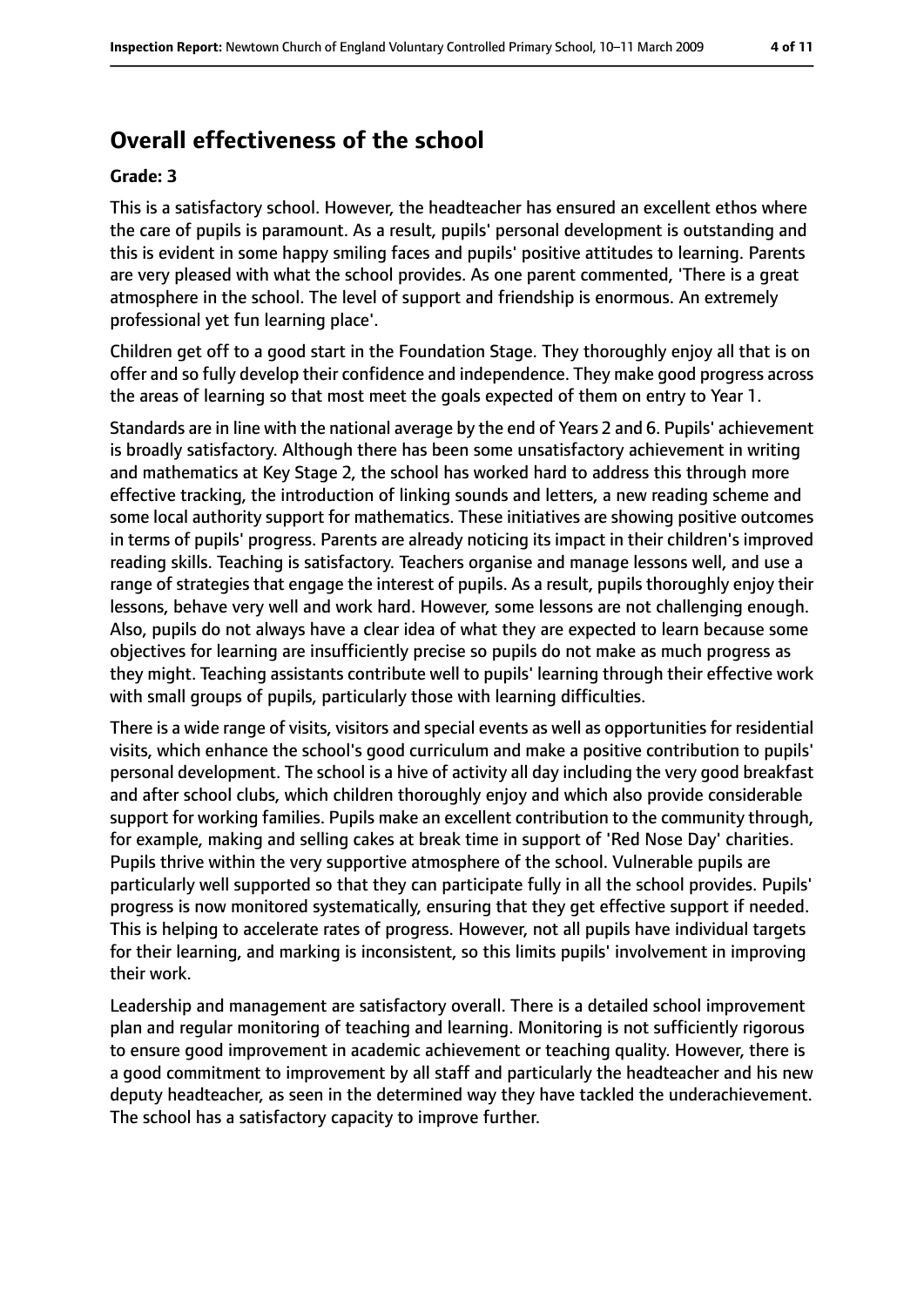## **Effectiveness of the Early Years Foundation Stage**

#### **Grade: 2**

The very good induction process and supportive and caring atmosphere help children to settle well into school routines. Children start with a range of skills and abilities, which are mainly below typical expectations, particularly in writing and linking sounds and letters. The school is addressing these weaknesses and is accelerating children's progress in this area. Teaching is effective because teachers organise a range of child-chosen and teacher-directed activities, which fully engage children and promote effective learning. For example, several groups of children enjoyed re-enacting and retelling stories such as, 'The Hungry Caterpillar'. This was linked well to problem-solving work involving caterpillars of different lengths and patterns. However, teachers are still developing provision for the ongoing activities across the areas of learning in order to further promote children's learning . Regular observations take place and these are used well to assess and track children's progress and match work to their individual needs. Although leadership is satisfactory overall, it is not clearly devolved and this hampers the effective development of new initiatives. The few children in Reception who attend the after school club thoroughly enjoy the many activities on offer and the friendly atmosphere.

### **What the school should do to improve further**

- Raise achievement overall, but particularly in writing and mathematics at Key Stage 2, by ensuring greater challenge in lessons and consistency in setting clear and precise objectives for learning.
- Build on the existing good practice to ensure all pupils are given more specific quidance on how to improve their work and are involved in setting targets for their learning.
- Accelerate pupils' rates of progress by ensuring all staff with leadership and management responsibilities are rigorous in their monitoring of achievement and standards.

A small proportion of the schools whose overall effectiveness is judged satisfactory, but which have areas of underperformance, will receive a monitoring visit by an Ofsted inspector before their next Section 5 inspection.

# **Achievement and standards**

#### **Grade: 3**

Over time, standards in Year 2 have been average in reading, writing and mathematics. This represents satisfactory progress for these pupils based on their prior attainment. Progress in the current Year 2 is accelerating due to improved provision and more focused teaching. Good attention is being given to challenging the more able through small group work aimed at their specific needs.

At Key Stage 2, although standards have remained broadly average at the end of Year 6, there has been a declining picture in terms of pupils' achievement in writing and mathematics. This is mainly due to weaknesses in provision, which are now being successfully addressed. This year in Year 6, although there is a high proportion of pupils with learning difficulties, including those with a statement of special educational need, an improving picture exists in terms of their achievement. However, some residual underachievement remains in this year group. Progress across the rest of Key Stage 2 is broadly satisfactory. Pupils with learning difficulties make good progress towards the specific targets set for them due to the additional support they get. In all other respects, their progress is satisfactory.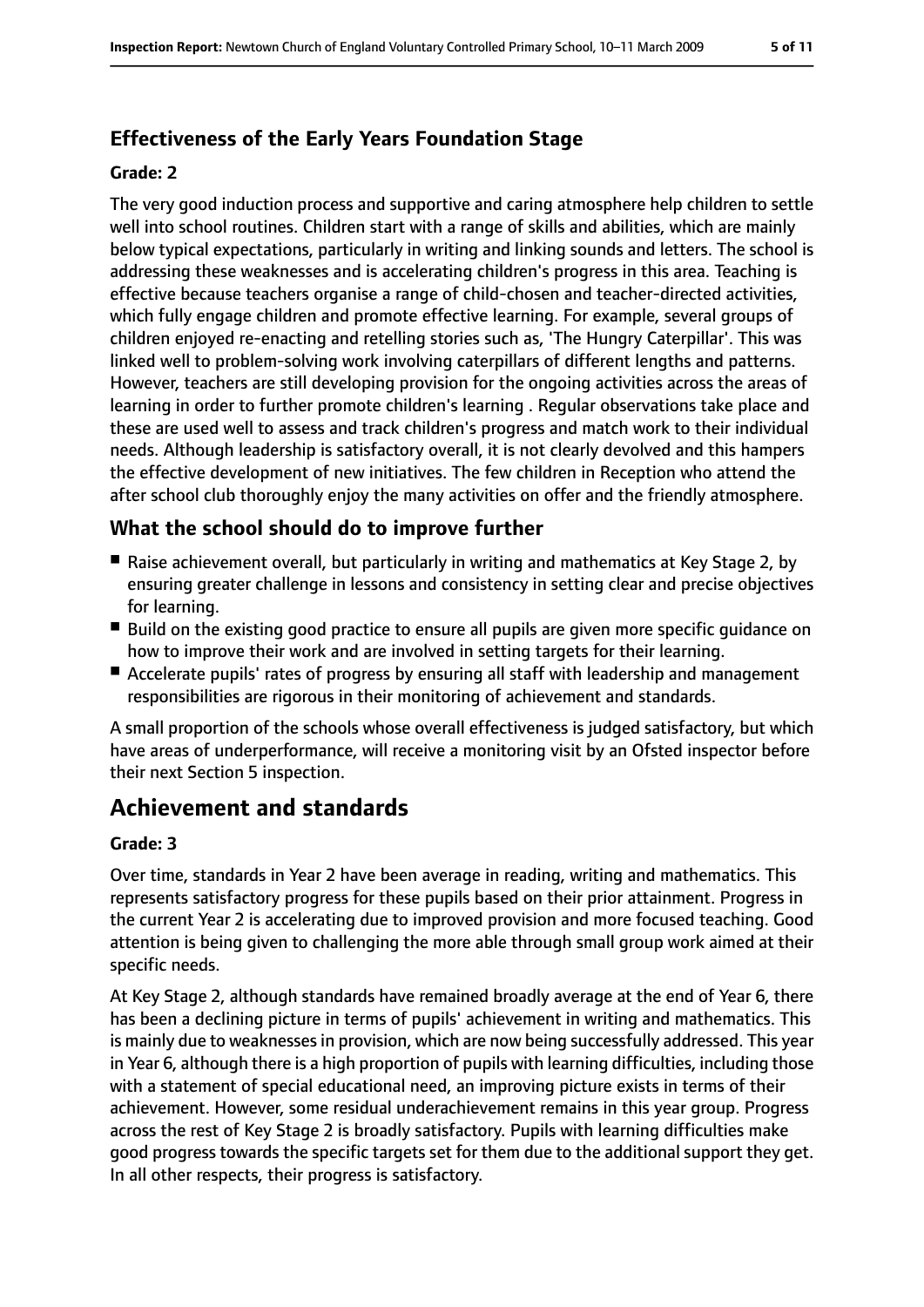# **Personal development and well-being**

#### **Grade: 1**

Pupils enjoy school and respond outstandingly well to the range of spiritual, moral, social and cultural experiences that are offered. They show their understanding of these aspects through, for example, their very positive and thoughtful responsesto spiritual and moral issues presented in assemblies. Pupils treat each other with great consideration and respect and are very well behaved both in lessons and around the school. A local civic leader described pupils' behaviour and manners at a recent formal civic ceremony as 'exemplary'.

The effect of the Healthy School Award is seen in the pupils' very good understanding of the importance of staying safe and healthy, for example through taking regular exercise, using toolssafely in design and technology, and becoming qualified first aiders. They make an excellent contribution to the community through, for example, visiting a local care home, working with parents and local residents to plant trees on the school field and mini-enterprise projects to raise funds for the people of Mikindani in Tanzania. Although attendance is average, most pupils attend regularly.

Pupils' sound progress in acquiring basic skills, their effective skills in speaking and listening as well as the manner in which they embrace the opportunities for leadership and teamwork, all prepare them well for their future.

# **Quality of provision**

### **Teaching and learning**

#### **Grade: 3**

Teachers organise lessons well and have good relationships with pupils. Consequently, pupils enjoy lessons and are keen and motivated to learn. A strength of the teaching is the good opportunities provided for speaking and listening through the use of 'talk partners' and explaining the strategies used in solving mathematical problems. As a result, pupils are confident in the use of spoken language. Not all staff match work well to their pupils' individual needs. Although lessons are well planned, teachers do not always ensure learning objectives are clear and precise or that work is sufficiently challenging, and this hinders overall progress. Also, work is sometimes unfinished. This detracts from giving pupils a sense of accomplishment, which is at odds with the general care teachers take in planning and organising the work.

### **Curriculum and other activities**

#### **Grade: 2**

Pupils enjoy the well-planned activities on offer and benefit, as a parent stated, from 'a stimulating curriculum which engages them'. Pupils enjoy learning through topics that involve different subjects. They are also benefiting from the strong focus on literacy and more recently the local authority support for mathematics. Literacy provision is further enhanced by the school's very effective librarian who provides a range of events to promote pupils' enjoyment of books. There is good attention to health and safety through, for example, the personal, social and health education programme and the 'Enhanced Healthy Schools' award. The after school and lunchtime clubs are very popular, as are the ambitious drama productions. The computer suite ensures skills are learnt in discrete lessons. However, there are insufficient computers to support whole-class learning.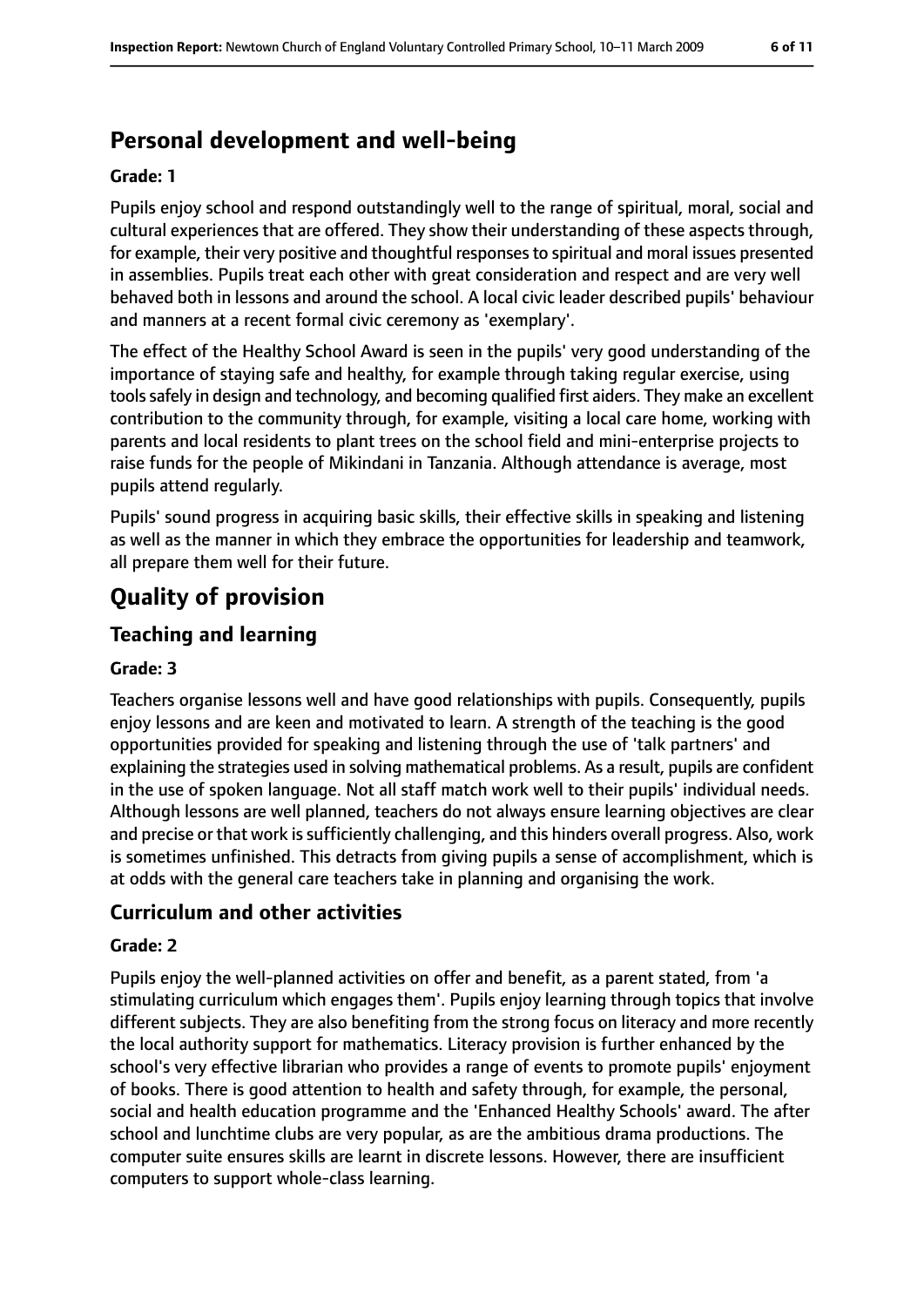### **Care, guidance and support**

#### **Grade: 2**

Pastoral care is outstanding. Superb support is provided for vulnerable pupils and their families. The school links well with a large number of outside agencies to ensure pupils get effective support. Pupils with learning or personal difficulties are quickly identified and given support. The corridors and library areas actually buzz with activity and enjoyment as pupils work with an adult in small groups. The school has worked hard to improve the poor attendance of a small minority. Procedures to safeguard pupils' well-being, health and safety are robust, regularly reviewed and well managed. Pupils feel safe and are confident that adults will take action should any problems arise. The progress of pupils is now tracked well and is used to ensure pupils not making enough progress are given effective support. Consequently, pupils, including those for whom English is an additional language, progress satisfactorily. However, target setting and marking are not fully consistent and this slows progress.

# **Leadership and management**

#### **Grade: 3**

School leaders have established a very positive climate for learning. This has resulted in pupils' good attitudes to their work, and to very secure relationships between teachers and pupils. Senior staff have an accurate view of the school's strengths and areas to develop. They have taken effective action to address weaknesses in pupils' achievement through rigorous tracking and effective interventions. As a result, improvements are beginning to take place, for example, in reading skills.

The satisfactory school improvement plan, although detailed, does not always have clearly measurable indicators of success against which the school can judge the impact of its work. This makes it difficult to ensure accountability from senior and subject leaders or help governors monitor the work of the school accurately in order to improve provision. Monitoring of teaching and learning is regular and has ensured that teaching is at least satisfactory. However, its scope is narrow and insufficiently evaluative to promote effective improvements in teaching. The governing body is supportive of the school and in many respects holds the school accountable for its actions but it does not always challenge the school sufficiently as a critical friend.

Community cohesion is promoted well through the school's close involvement in the church, in local events and in hosting breakfast and after school clubs. Links with the global community are being developed through communication with a school in Africa and through celebrating the different cultures represented within the school.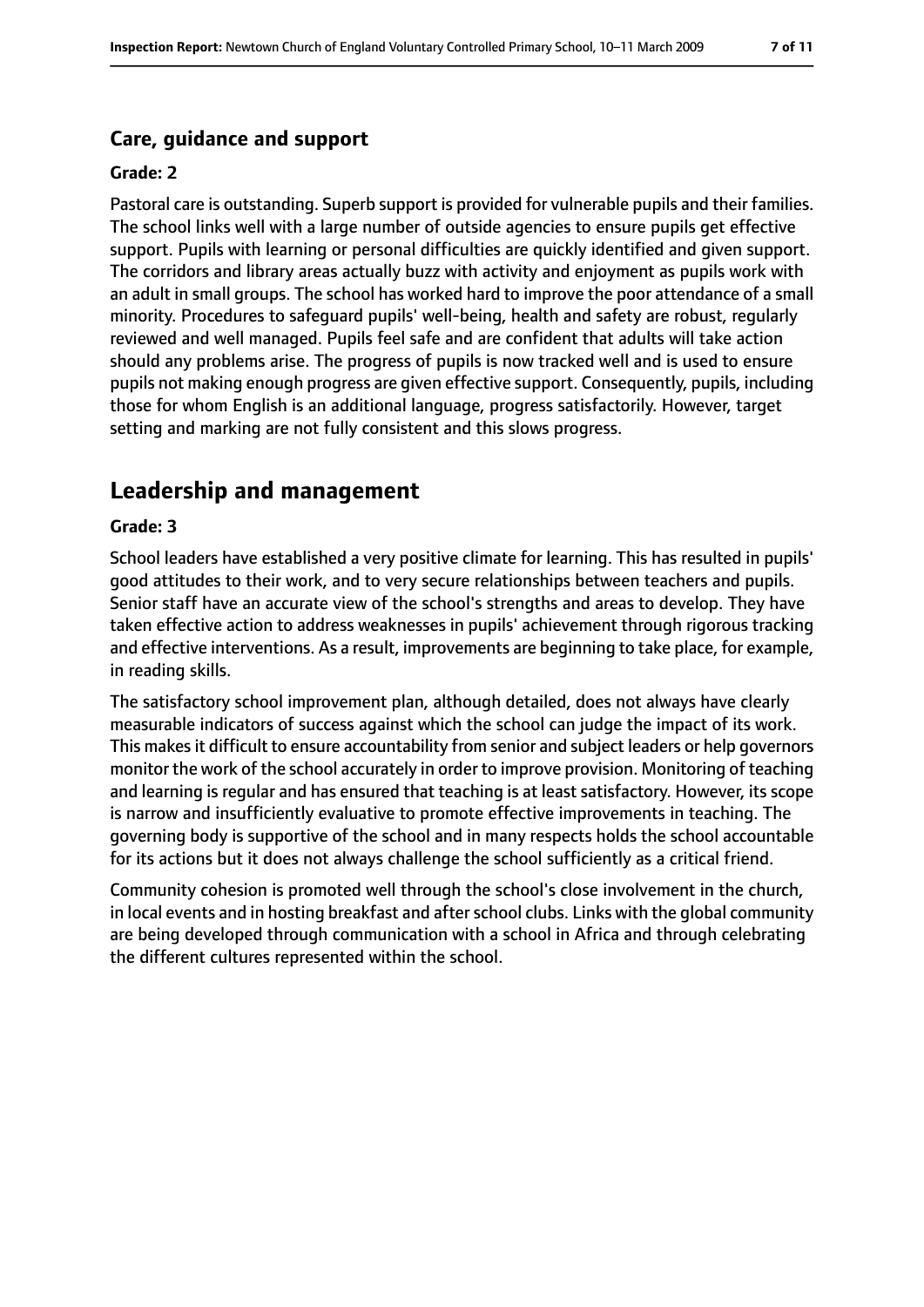**Any complaints about the inspection or the report should be made following the procedures set out in the guidance 'Complaints about school inspection', which is available from Ofsted's website: www.ofsted.gov.uk.**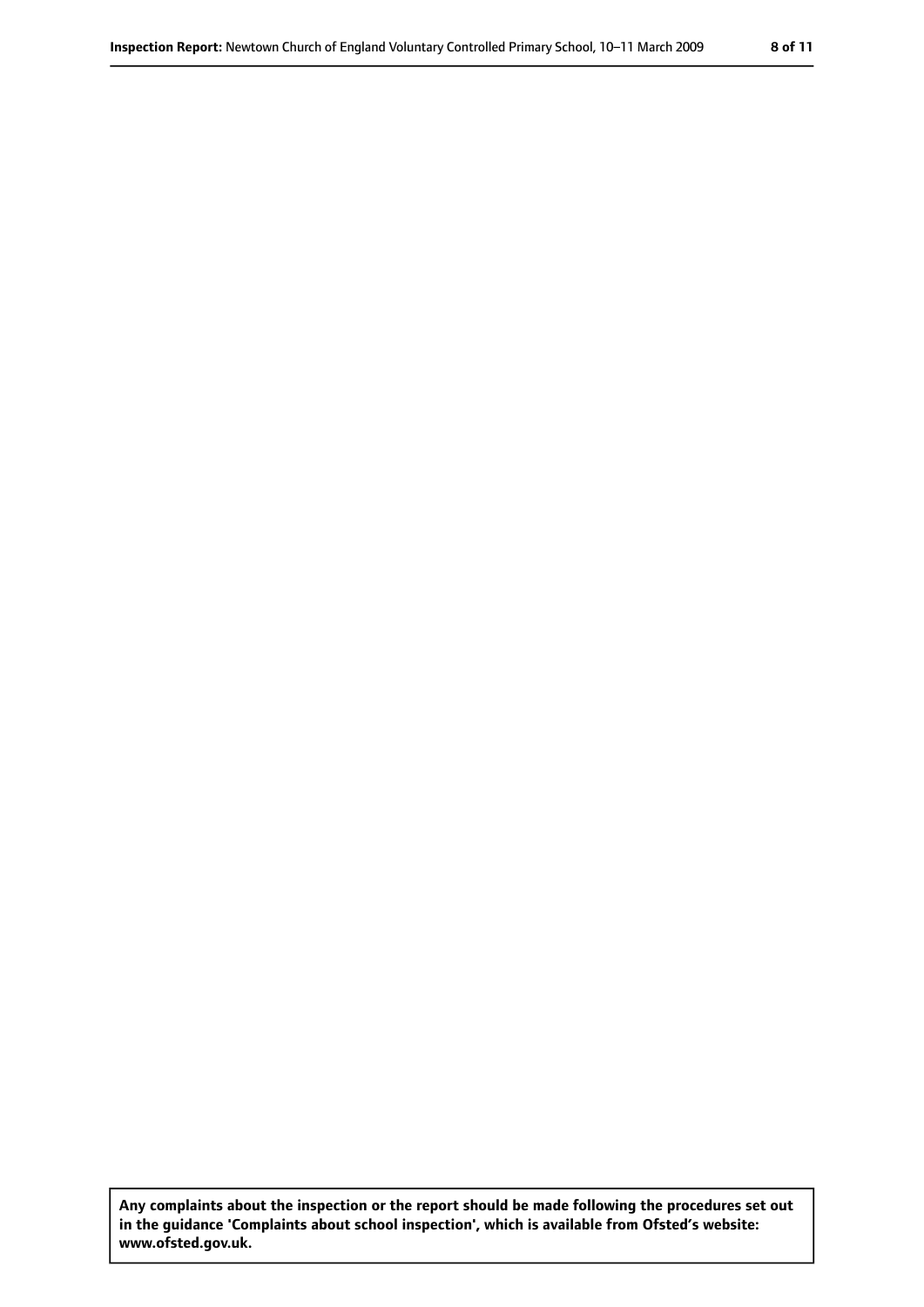# **Inspection judgements**

| Key to judgements: grade 1 is outstanding, grade 2 good, grade 3 satisfactory, and | <b>School</b>  |
|------------------------------------------------------------------------------------|----------------|
| arade 4 inadequate                                                                 | <b>Overall</b> |

### **Overall effectiveness**

| How effective, efficient and inclusive is the provision of<br>education, integrated care and any extended services in meeting the<br>needs of learners? |     |
|---------------------------------------------------------------------------------------------------------------------------------------------------------|-----|
| Effective steps have been taken to promote improvement since the last<br>inspection                                                                     | Yes |
| How well does the school work in partnership with others to promote learners'<br>well being?                                                            |     |
| The capacity to make any necessary improvements                                                                                                         |     |

## **Effectiveness of the Early Years Foundation Stage**

| How effective is the provision in meeting the needs of children in the<br><b>EYFS?</b>       |  |
|----------------------------------------------------------------------------------------------|--|
| How well do children in the EYFS achieve?                                                    |  |
| How good are the overall personal development and well-being of the children<br>in the EYFS? |  |
| How effectively are children in the EYFS helped to learn and develop?                        |  |
| How effectively is the welfare of children in the EYFS promoted?                             |  |
| How effectively is provision in the EYFS led and managed?                                    |  |

### **Achievement and standards**

| How well do learners achieve?                                                                               |  |
|-------------------------------------------------------------------------------------------------------------|--|
| The standards <sup>1</sup> reached by learners                                                              |  |
| How well learners make progress, taking account of any significant variations<br>between groups of learners |  |
| How well learners with learning difficulties and/or disabilities make progress                              |  |

### **Annex A**

<sup>&</sup>lt;sup>1</sup>Grade 1 - Exceptionally and consistently high; Grade 2 - Generally above average with none

significantly below average; Grade 3 - Broadly average to below average; Grade 4 - Exceptionally low.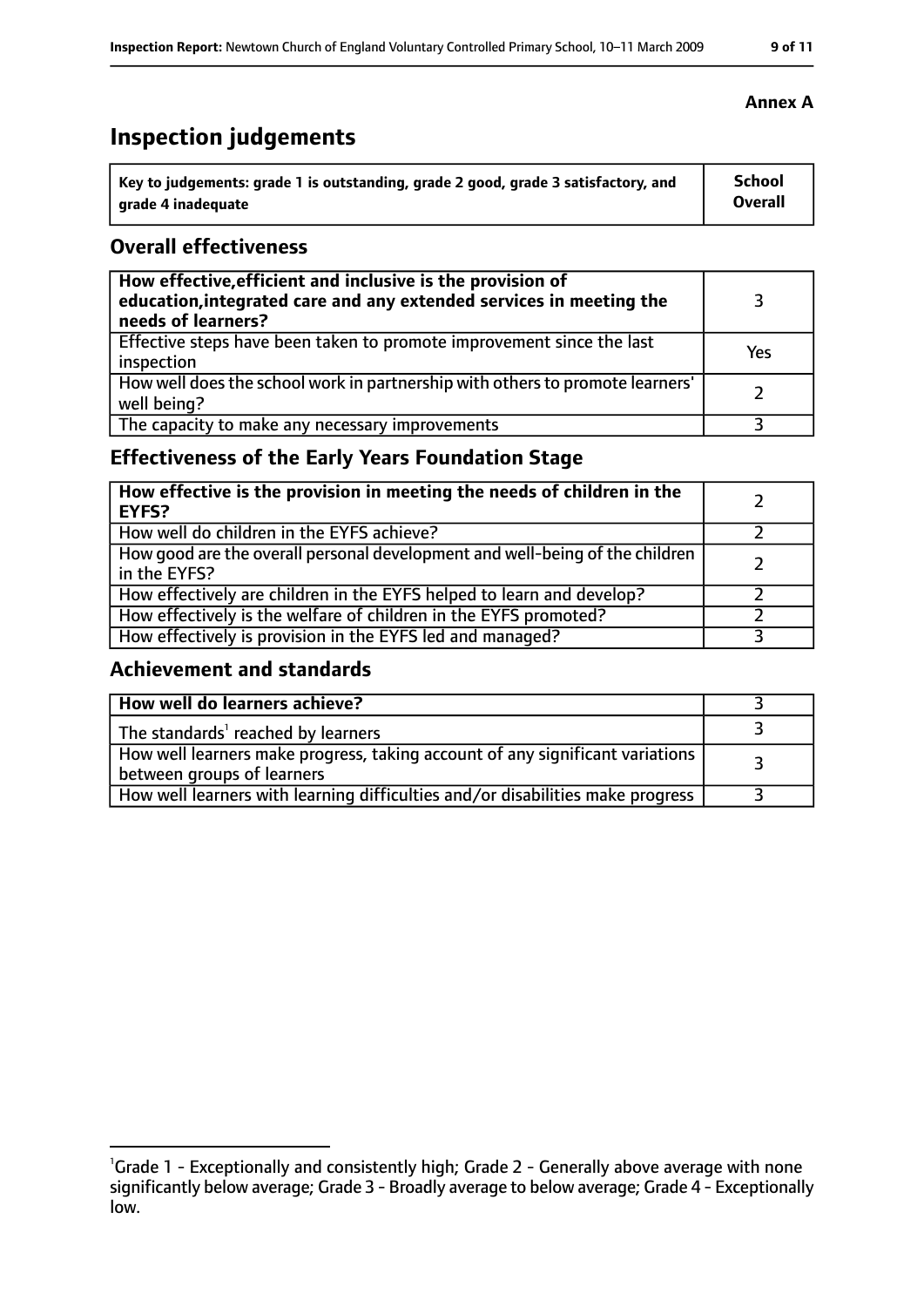# **Personal development and well-being**

| How good are the overall personal development and well-being of the<br>learners?                                 |  |
|------------------------------------------------------------------------------------------------------------------|--|
| The extent of learners' spiritual, moral, social and cultural development                                        |  |
| The extent to which learners adopt healthy lifestyles                                                            |  |
| The extent to which learners adopt safe practices                                                                |  |
| The extent to which learners enjoy their education                                                               |  |
| The attendance of learners                                                                                       |  |
| The behaviour of learners                                                                                        |  |
| The extent to which learners make a positive contribution to the community                                       |  |
| How well learners develop workplace and other skills that will contribute to<br>their future economic well-being |  |

# **The quality of provision**

| $\mid$ How effective are teaching and learning in meeting the full range of<br>  learners' needs?       |  |
|---------------------------------------------------------------------------------------------------------|--|
| How well do the curriculum and other activities meet the range of needs and<br>  interests of learners? |  |
| How well are learners cared for, quided and supported?                                                  |  |

# **Leadership and management**

| How effective are leadership and management in raising achievement<br>and supporting all learners?                                              |     |
|-------------------------------------------------------------------------------------------------------------------------------------------------|-----|
| How effectively leaders and managers at all levels set clear direction leading<br>to improvement and promote high quality of care and education |     |
| How effectively leaders and managers use challenging targets to raise standards                                                                 |     |
| The effectiveness of the school's self-evaluation                                                                                               | 3   |
| How well equality of opportunity is promoted and discrimination eliminated                                                                      | 3   |
| How well does the school contribute to community cohesion?                                                                                      |     |
| How effectively and efficiently resources, including staff, are deployed to<br>achieve value for money                                          | 3   |
| The extent to which governors and other supervisory boards discharge their<br>responsibilities                                                  |     |
| Do procedures for safequarding learners meet current government<br>requirements?                                                                | Yes |
| Does this school require special measures?                                                                                                      | No  |
| Does this school require a notice to improve?                                                                                                   | No  |